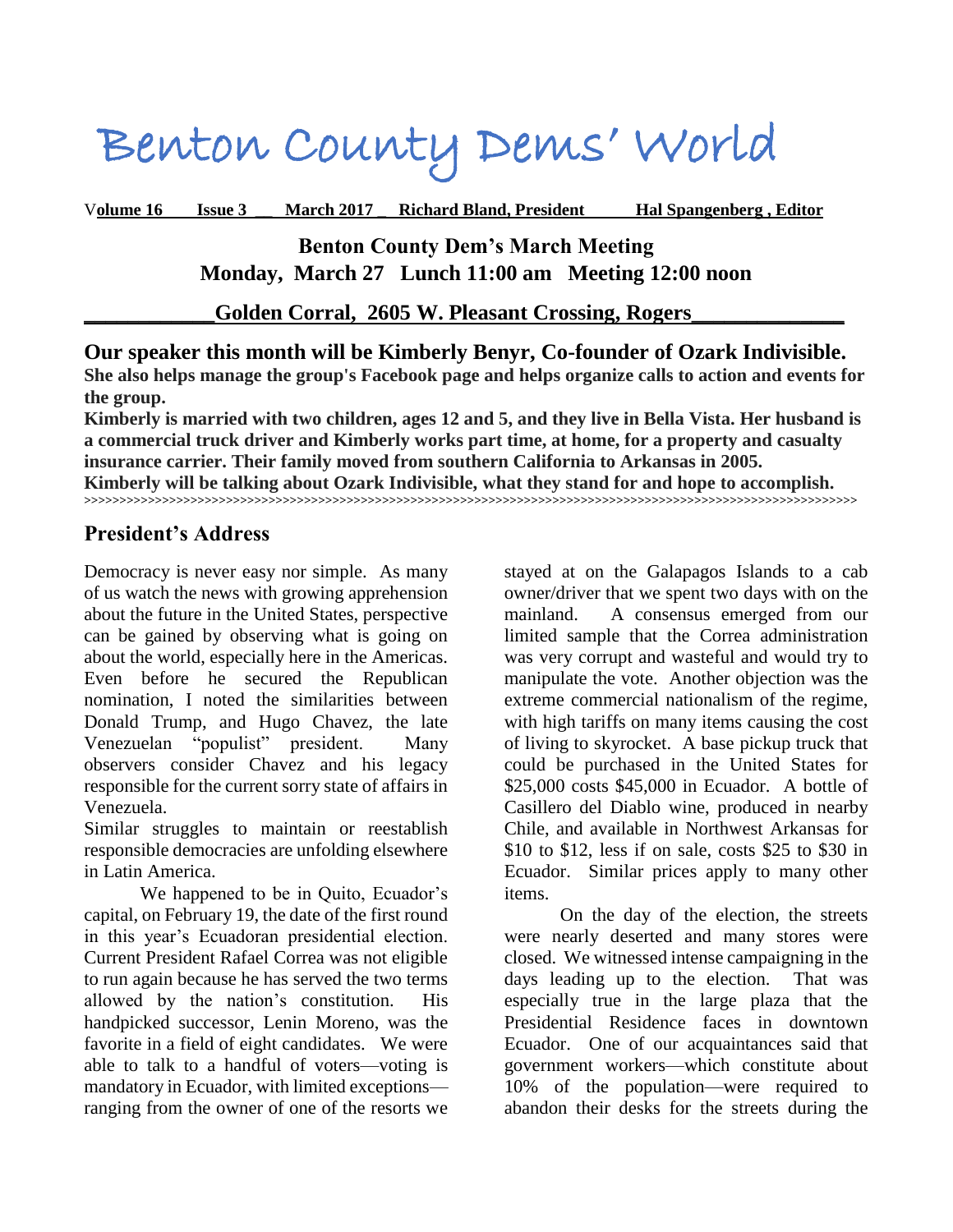campaign. We noticed several vehicles marked Organization of American States and learned later that that international group was monitoring the election.

The government candidate, Moreno, received about 11% more of the vote than his closest rival, Guillermo Lasso, but failed to receive the 40% total that is necessary to avoid a run-off. Those to whom we talked, some of whom had voted for Lasso and some for others of the eight candidates, expressed hope that the opposition to Correa and Moreno would rally behind Lasso and end the current policies. One described Lasso as the "less bad" of the choices. Others see Lasso, a businessman and banker, as being too far to the right and a threat to social programs. Some of his economic policy proposals sound somewhat like the "trickledown" theory. Polls taken since the primary election indicate a narrow lead for Lasso. A decision will come in the final election on April 2. Will Ecuador continue its current "populist" policies, called socialist in some quarters, or join neighbors Argentina, Chile, and Peru in moving toward the political center or even farther to the right?

Richard

#### >>>>>>>>>>>>>>>>>>>>>>>>>>>>>>>>>>>>>>>>>>>>>>>>>>>>>>>>

BENTON COUNTY DEMOCRATS

February 27 General Meeting

Golden Corral, Rogers, AR

President Richard Bland called the meeting to order at 12:00. He welcomed several new attendees, guests and visitors.

Rusty Mastricola led us in the pledge of allegiance.

Special Guest Denise Garner who is running for Chair of the Democratic Party of Arkansas spoke briefly about the restructuring of the party.

Vice President David Cauldwell introduced former Judge Jon Comstock who spoke on "Our Justice System-Status Quo or Change".

The minutes and treasurer's reports were approved unanimously.

Reports were heard from several people who attended town hall meetings for Senator Cotton and Representative Womack. Large crowds attended both meetings and questioning was sometimes loud and emotional.

Suzanne Jessup reported that the last meeting of the Democratic Party of Benton County (DPBC), which meets at The Benton County Cooperative Extension Building at 1204 S.W. 14<sup>th</sup> St. in Bentonville, had over 100 attendees. Normal attendance is around 20.

A form letter stating that we do not want our tax dollars to pay for a wall between the US and Mexico, written by Hal Spangenberg to Arkansas Senators and Representatives, was made available for anyone who would like to send them out.

Bill Beck reported on the fund raiser movie "The Zookeeper's Wife". The movie is on hold for possibly April 8 at 10:00. More information will be given as the date gets closer.

Respectfully Submitted by Secretary Betty Cauldwell l>>>>>>>>>>>>>>>>>>>>>>>>>>>>>>>>>>>

| Treasurer's Summary Report Feb-2017 |    |            |
|-------------------------------------|----|------------|
| <b>Beginning Balance</b>            |    | \$1,772.89 |
| Income                              |    |            |
| <b>Blue Bowls</b>                   | \$ | 75.39      |
| Donations                           | \$ | 15.00      |
| Dues                                |    | \$260.00   |
| Total                               |    | \$ 350.39  |
| <b>Expenses</b>                     |    |            |
| meetup.com (6mo)                    | \$ | 89.94      |
| Total                               | \$ | 89.94      |
| <b>Ending Balance</b>               |    | \$2,033.34 |
| Submitted by: Joel Ewing, Treasurer |    |            |
|                                     |    |            |

>>>>>>>>>>>>>>>>>>>>>>>>>>>>>>>>>>>>>>>>>>>>>>>>>>>>>>>>>> Be careful what you say or do in your kitchen. Your Microwave may be recording you…